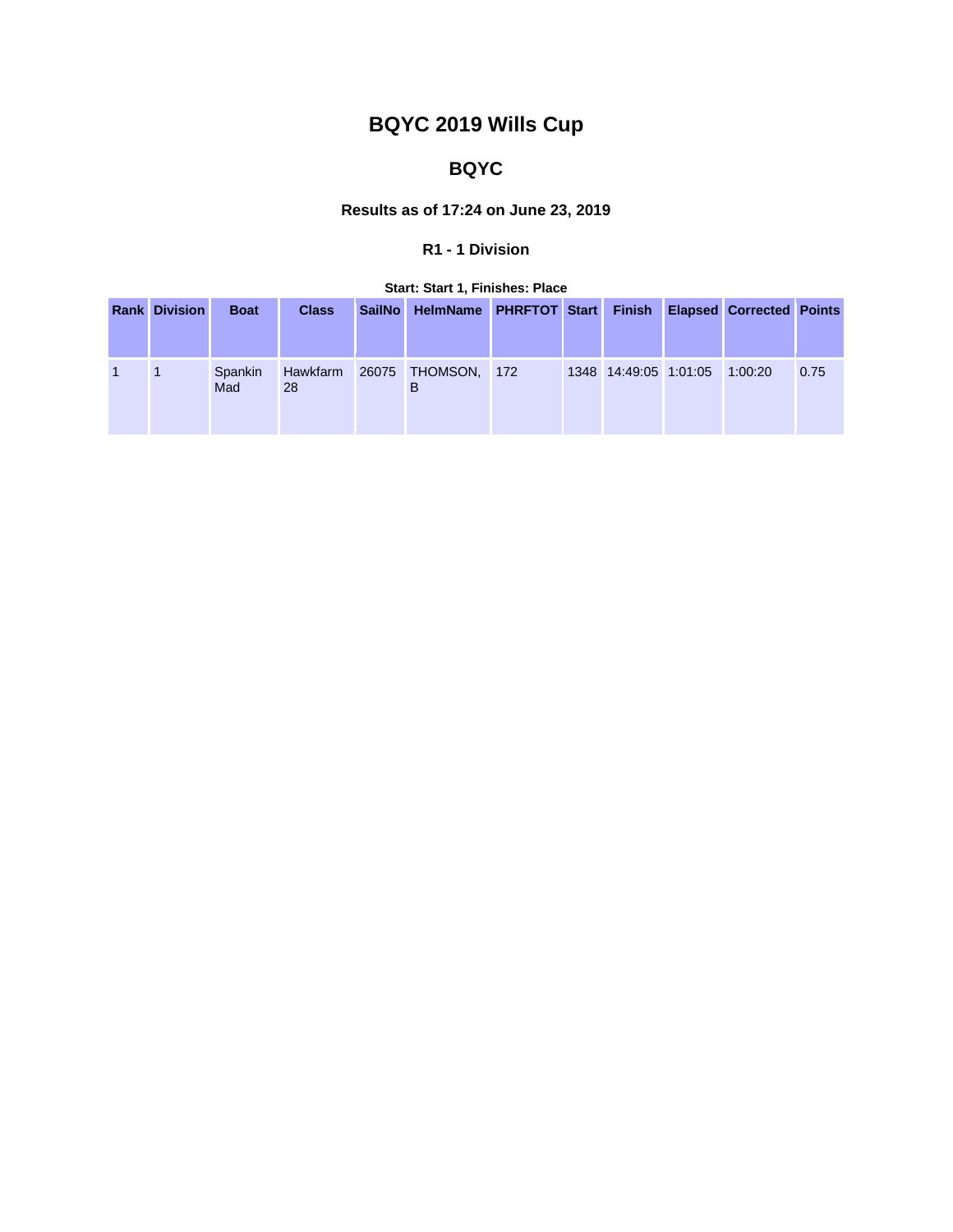#### R1 - 3 Division

| Ran<br>$\mathbf k$ | <b>Divisio</b><br>n | <b>Boat</b>                  | <b>Class</b>       | <b>SailN</b><br>$\mathbf{o}$ | <b>HelmName</b>       | <b>PHRFTO</b> | <b>Start</b>            | <b>Finish</b> | <b>Elapse</b><br>d | <b>Correcte</b><br>d | Point<br>s |
|--------------------|---------------------|------------------------------|--------------------|------------------------------|-----------------------|---------------|-------------------------|---------------|--------------------|----------------------|------------|
| $\mathbf{1}$       | 3                   | Graylin<br>$\mathbf{g}$      | Grampia<br>n 26 OB | 431                          | <b>COOKE</b>          | 230           | 13580<br>$\overline{0}$ | 15:06:1<br>3  | 1:08:13            | 1:01:12              | 0.75       |
| $\overline{2}$     | 3                   | <b>Brave</b><br>and<br>Crazy | Tanzer<br>22       | 2104                         | <b>GOUDESEUN</b><br>Ε | 252           |                         |               | <b>DNF</b>         |                      | 3.00       |

#### Start: Start 1, Finishes: Place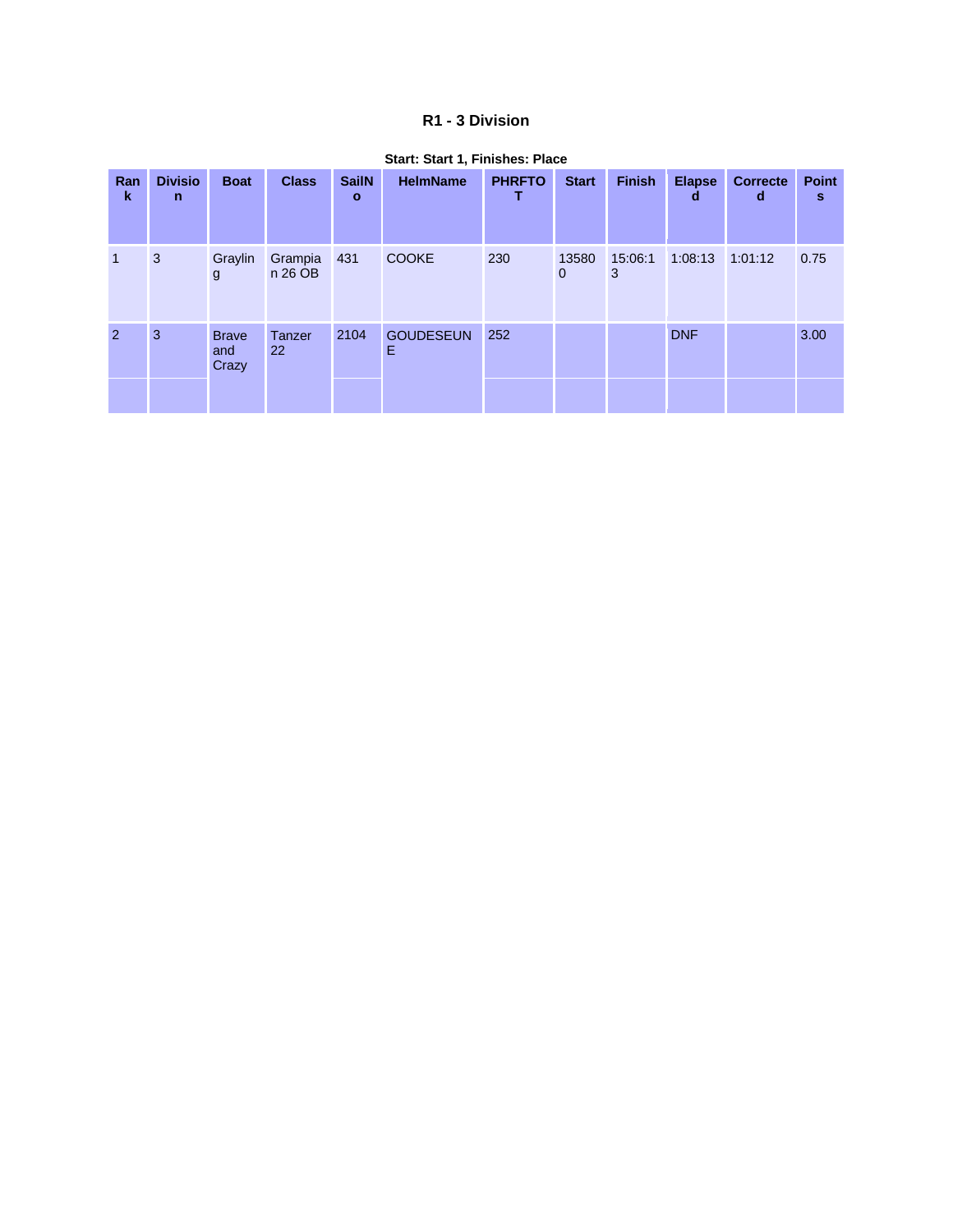#### **R1 - 2 Division**

| _______________________________ |  |                          |  |                                                               |     |  |                               |  |  |      |  |
|---------------------------------|--|--------------------------|--|---------------------------------------------------------------|-----|--|-------------------------------|--|--|------|--|
| <b>Rank Division Boat</b>       |  | <b>Class</b>             |  | SailNo HelmName PHRFTOT Start Finish Elapsed Corrected Points |     |  |                               |  |  |      |  |
| 2                               |  | Freya Grampian 26 IB 516 |  | RENDER                                                        | 245 |  | 1348 14:59:03 1:11:03 1:02:15 |  |  | 0.75 |  |

#### **Start: Start 1, Finishes: Place**